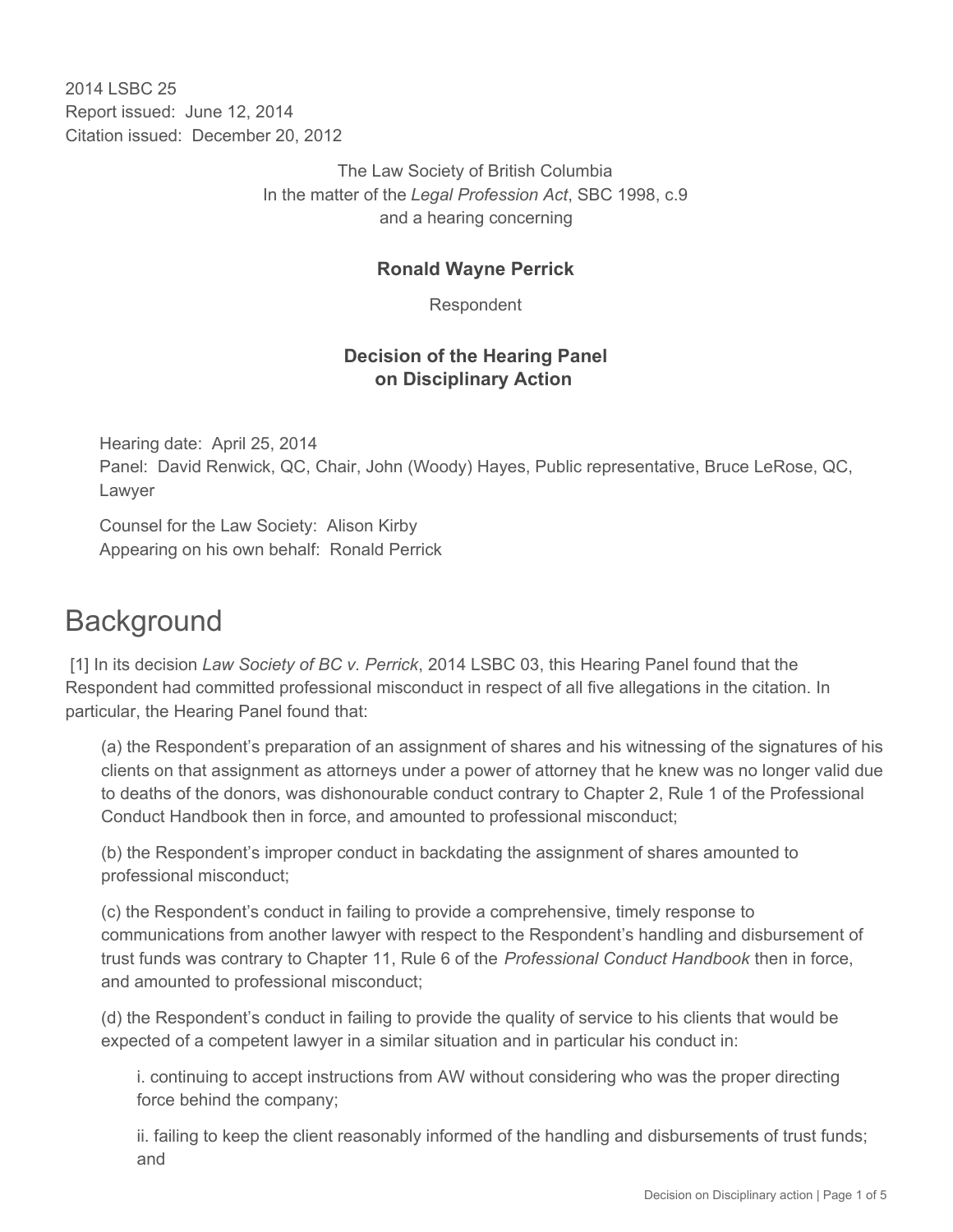iii. failing to advise the client of the basis of his fees;

was a breach of his duty of candour to the client and contrary to Chapter 3, Rule 3 and 5 of the *Professional Conduct Handbook* then in force, and amounted to professional misconduct.

(e) the Respondent's conduct in failing to comply with the Law Society Rules and in particular in:

i. failing to enter into a written contingent fee agreement contrary to Rules 8-3 and 8-4 of the Law Society Rules, including his failure to obtain the proper instructions from his client with respect to the fee calculation and arbitrarily and unilaterally fixing the calculation and withdrawing the funds from trust, amount to professional misconduct;

ii. failing to record trust transactions within seven days, contrary to the Law Society trust accounting rules, amounted to a breach of the Law Society Rules;

iii. withdrawing funds from trust when he knew or ought to have known there was a dispute regarding his fees, amounted to professional misconduct; and

iv. withdrawing funds from trust on four occasions prior to delivering a bill, amounted to professional misconduct.

[2] The relevant facts are detailed in the Decision of the Hearing Panel on Facts and Determination.

[3] The Law Society has proposed a global sanction of a fine in the amount of \$15,000 for all transgressions that constitute professional misconduct and for the one breach of the Rules. In addition, the Law Society seeks an order for costs against the Respondent totaling \$24,210. The Law Society proposes that both the fine and the costs be paid on or before October 31, 2014.

[4] The Respondent does not oppose the Law Society's position on sanction and costs.

[5] The issue for this Panel to decide is whether the disciplinary action proposed by the Law Society and not opposed by the Respondent is the appropriate disciplinary action in this case.

## **DISCUSSION**

[6] The mandate of the Law Society is to protect the public interest in the administration of justice. The authority to discipline members for professional misconduct is set out in section 38 of the *Legal Profession* Act and Rule 4-35(1)(b) of the Law Society Rules.

[7] The Panel was directed to the factors set out in *Law Society of BC v. Ogilvie*, [1999] LSBC 17 ("Ogilvie"), and the recent decision of the review panel in *Law Society of BC v. Lessing*, 2013 LSBC 29 ("Lessing").

[8] The hearing panel in *Ogilvie* set out a number of appropriate factors to be taken into account that are worth repeating here (from paragraph 10 of *Ogilvie*). While no list of appropriate factors to be taken into account can be considered exhaustive or appropriate in all cases, the following might be said to be worthy of general consideration in disciplinary dispositions:

- (a) the nature and gravity of the conduct proven;
- (b) the age and experience of the respondent;
- (c) the previous character of the respondent, including details of prior discipline;
- (d) the impact upon the victim;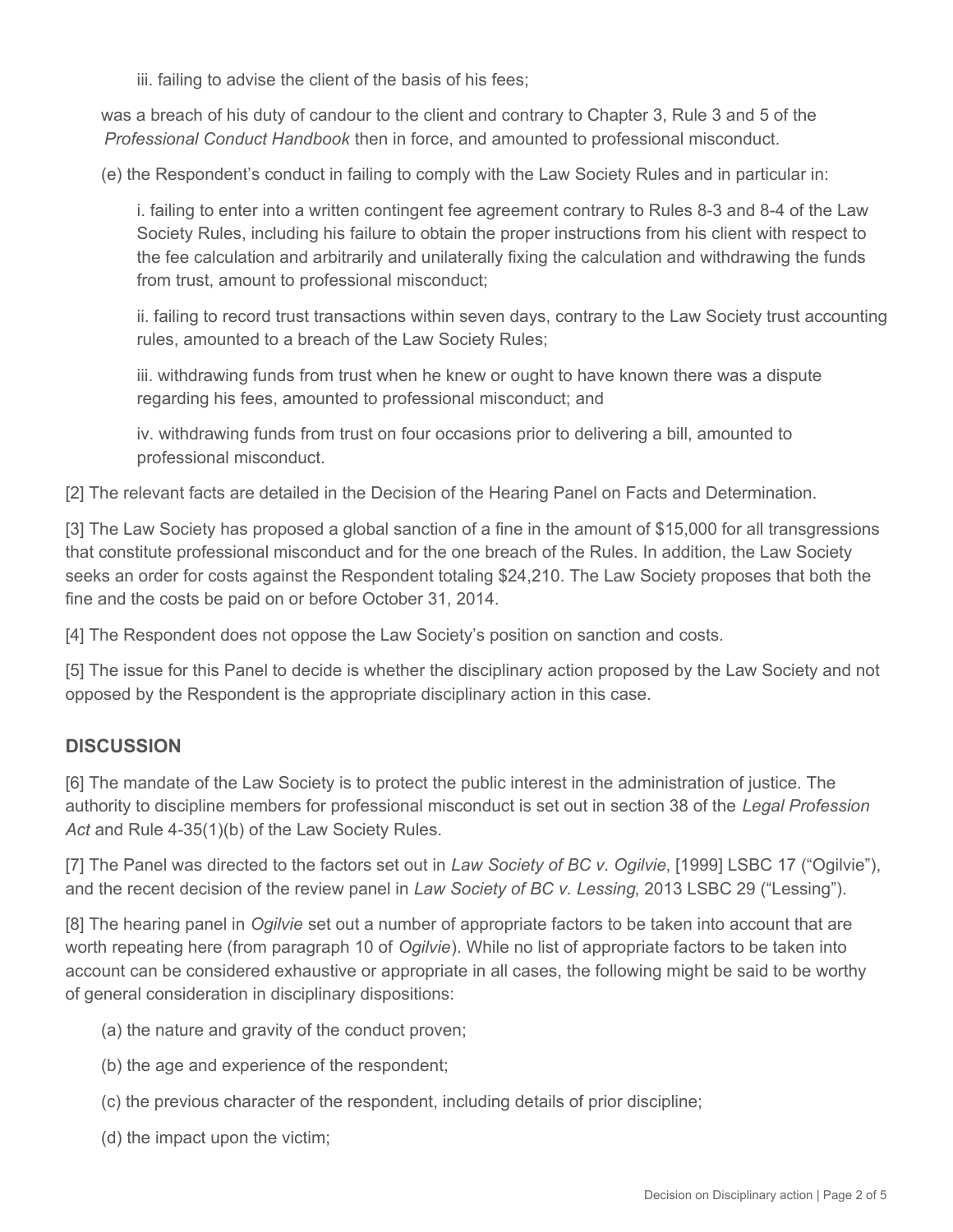(e) the advantage gained, or to be gained, by the respondent;

(f) the number of times the offending conduct occurred;

(g) whether the respondent has acknowledged the misconduct and taken steps to disclose and redress the wrong and the presence or absence of other mitigating circumstances;

(h) the possibility of remediating or rehabilitating the respondent;

(i) the impact upon the respondent of criminal or other sanctions or penalties;

(j) the impact of the proposed penalty on the respondent;

(k) the need for specific and general deterrence;

(l) the need to ensure the public's confidence in the integrity of the profession; and

(m) the range of penalties imposed in similar cases.

[9] The review panel in *Lessing* noted that not all the *Ogilvie* factors would come into play in all cases and the weight given to these factors would vary from case to case. In this case the Panel has relied on the following *Ogilvie* factors:

Nature and gravity of the misconduct

[10] In this case, Mr. Perrick engaged in multiple serious instances of professional misconduct in order to fulfill his client's goal of completing a commercial real estate transaction and then his own goal of receiving a substantial legal fee for his services.

[11] The Law Society's mandate to protect the public interest in the administration of justice requires that the appropriate disciplinary action reflect the severity of this misconduct.

[12] A strong message must be sent to the profession that severe sanctions will result when lawyers knowingly permit the use of an expired power of attorney or backdate documents, regardless of the bona fides of the lawyer's motive and regardless of whether the documents were relied upon. To do otherwise would undermine the reputation of the legal profession as a whole.

[13] Similarly, a strong message must be sent to the profession that lawyers are required to strictly comply with the Law Society's trust accounting rules relating to the withdrawal of fees from trust and their duty to their clients to account for money taken as fees. These Rules are tied to a lawyer's fiduciary obligation to be candid with his or her client on all matters concerning the retainer, including ensuring that, in any transaction from which the solicitor receives a benefit, the client has been fully informed and properly advised.

[14] In this case, the Panel considers this *Ogilvie* factor to be a significant aggravating factor.

## **Professional Conduct Record**

[15] Mr. Perrick was called and admitted as a member of the Law Society of British Columbia on May 17, 1971. For the last 30 years, he has practised as a sole practitioner in North Vancouver, British Columbia.

[16] In his 43 years of practice his Professional Conduct Record, which was filed as Exhibit 21 in these proceedings, revealed a Conduct Review that occurred some 21 years ago.

[17] The Panel concludes that the Respondent's mostly unblemished Professional Conduct Record during his lengthy time at the bar is an ameliorating factor.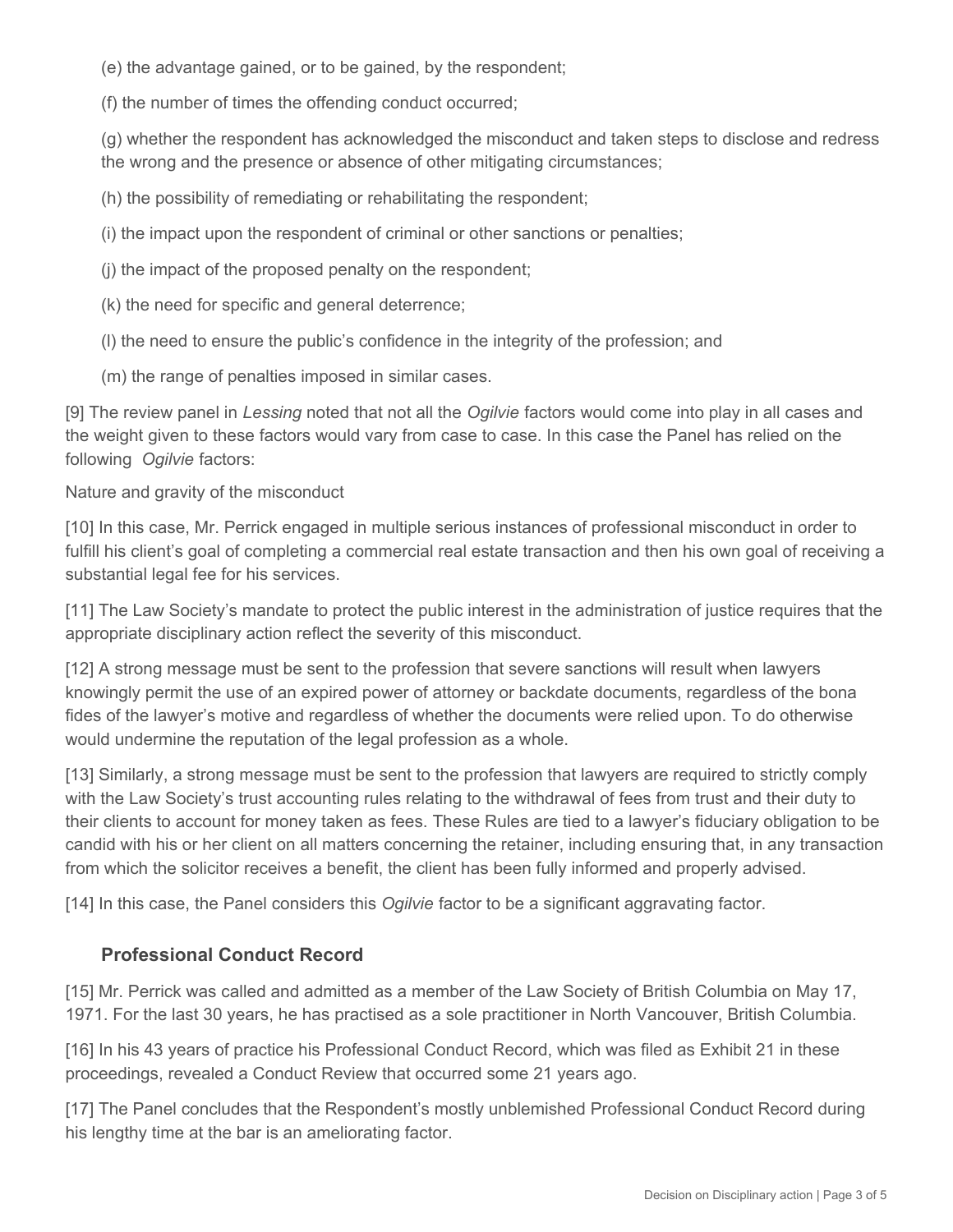### **Impact on the victims**

[18] Mr. Perrick has never admitted nor acknowledged any misconduct. In order to obtain an accounting of the trust funds and a proper legal bill for the services rendered, the victims had to retain new counsel and commence lengthy and onerous court proceedings. The Panel has concluded that this is an aggravating factor.

#### **The need for specific and general deterrence**

[19] The Panel has concluded that any sanction must address the need for specific deterrence. The Respondent, even during his submissions on disciplinary action, demonstrated that he is incapable of accepting that he has done anything wrong. Accordingly, the disciplinary action must send a strong message to him that his management of this file was not only irresponsible but also unethical and cannot be condoned in the least.

[20] With respect to general deterrence, the Panel has concluded that the honour and integrity of the profession is at stake when a member practises as the Respondent did in this case, such dishonourable conduct cannot be tolerated. This *Ogilvie* factor is an aggravating factor in this case.

[21] In this matter the Panel must decide whether to accept the Law Society's position on disciplinary action, which is not opposed by the Respondent. The Panel has reviewed the many cases provided by Law Society counsel on sanction and has concluded that none of them are very helpful in addressing the appropriate disciplinary action in this case.

[22] A suspension is a significant disciplinary action that is reserved for more serious misconduct.

[23] In *Law Society of BC v. Martin*, 2007 LSBC 20 at paragraph 41, the review panel noted at paragraph 41 that when contemplating ordering a suspension, panels should consider the following factors:

(a) whether or not the misconduct included elements of dishonesty;

(b) whether or not the misconduct involved repetitive acts of deceit or negligence; and

(c) whether or not the misconduct involved significant personal or professional conduct issues.

("*Martin* Factors")

[24] In this case, the Panel made a number of findings of serious professional misconduct including that:

(a) the Respondent had engaged in dishonourable conduct that amounted to professional misconduct in that he "knowingly facilitated the use of the power of attorney in a manner contrary to the deceased donors' wishes, and contrary to the testators' expressed intentions";

(b) the Respondent's conduct contained a significant element of self-interest as his fees were contingent on closing;

(c) the Respondent's improper conduct in backdating the assignment of shares amounted to professional misconduct and that "he knew or ought to have known, that the assignment would be relied upon by the Company's corporate solicitor to prepare other corporate documentation to transfer the voting shares";

(d) the Respondent had made "pathetic efforts" to respond to communications from AW and that his